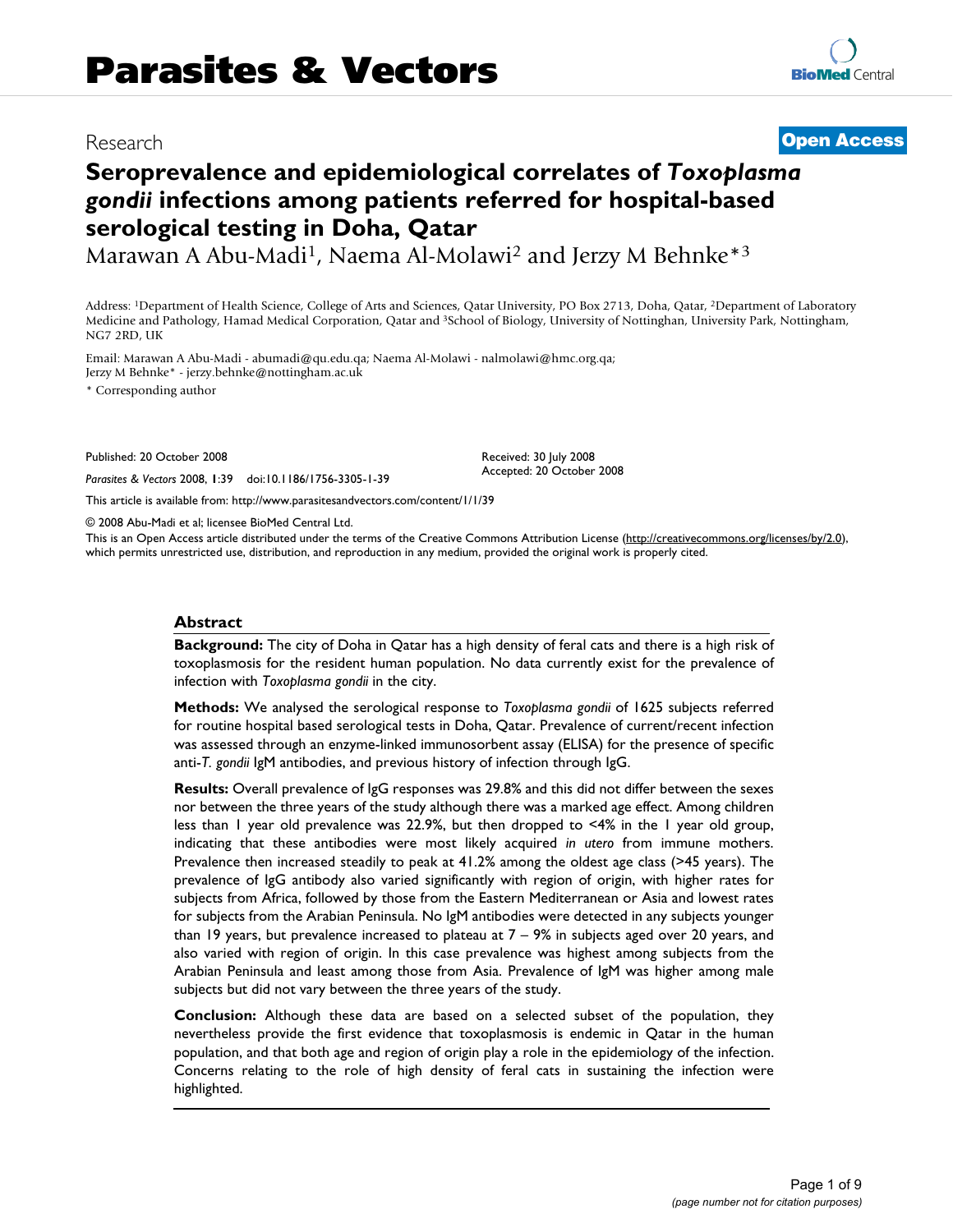### **Background**

Toxoplasmosis is a cosmopolitan disease arising from infection with the cat-borne Apicomplexan, coccidian protozoan *Toxoplasma gondii*, an obligate intracellular parasite that forms cysts in mammalian tissues throughout the body [1].

*T. gondii* has a worldwide distribution in human populations infecting up to one third of the global population and a wide range of other mammalian and avian species [2-7]. Toxoplasmosis is a major public health problem, with a high socioeconomic impact in terms of human suffering including the cost of caring for sick, mentally retarded and blind children [8]. The parasite is an extremely successful pathogen, responsible for significant morbidity and mortality, especially in congenitally infected and immuno-compromised individuals [4,9-11], although some subjects experience infection without overt disease or with mild symptoms [12,13]. On farms, *T. gondii* is a major cause of abortion and problems with fertility in livestock, especially among ewes [14], and therefore a significant cause of lost profitability in livestock agriculture [15-[17\]](#page-8-0).

The most important channels for transmission to humans are by ingestion of food or water contaminated with oocysts shed by cats, by eating undercooked or raw meat containing infective tissue cysts and via transplacental transfer, notably when the mother becomes infected for the first time during pregnancy [1,3,4,6,13,18[-20](#page-8-1)]. Human infection with *T. gondii* is a huge challenge for which there is no effective treatment.

Toxoplasmosis is a zoonosis arising from man's close contact with domestic cats (*Felis catus*) [21,22]. Both domestic and wild felids are the only known definitive hosts of *T. gondii* in which the sexual cycle can take place [23], and hence cats play a central role in the epidemiology of *T. gondii*, constituting the only known source of environmental contamination with the infective oocyst stage [2]. A high risk is thus imposed on human communities that come into contact with cats [6].

As in many cities throughout the world, Doha in Qatar has had a significant rodent problem for decades and it was the difficulties in controlling these rodents that led to a solution based on the introduction of cats in the 1960s, but without any consideration of the possible knock-on effects for human health. Introduced cats have multiplied and colonized rapidly around food and water resources, mainly in urban but also in rural areas. They are known to harbour a range of helminths [24,25] and most likely also protozoa and other infectious organisms, although no surveys of the latter have been reported as yet. Cats are only rarely kept as pets in Qatar, and yet the feline population is believed to exceed 2 million, the vast majority living on the streets, scavenging garbage as well as feeding on the rodents. In the city of Doha and its surroundings, these cats mostly have a feral existence congregating near human dwellings, businesses, restaurants and in the market places where food for human consumption is prepared and traded. Because of the numbers involved Doha city has introduced a control program, but there are no plans to eliminate cats since they are believed to play a vital role in keeping down rodents populations.

This unusual high density of cats in Doha presents an obvious risk of infection to the human population and toxoplasmosis would be expected [6]. However, despite the acknowledged importance of *T. gondii*, surprisingly no report has been published yet on the incidence of toxoplasmosis in man or its prevalence in cats in Qatar. In this paper we report for the first time the prevalence of antibodies to *T. gondii* in the sera of a subset of the human population in Doha, subjects referred for serological testing in hospital. We analysed the overall prevalence of antibodies and also prevalence in relation to the available demographic variables of the subjects, including their ethnic origin, because the population of Qatar is extremely cosmopolitan with large numbers of immigrant workers from Asia, Africa, and other Arabian Peninsula and Eastern Mediterranean countries

#### **Methods**

*Study location, selection of subjects and inclusion criteria* Doha is the capital city of Qatar, located in the Persian Gulf, having a population of about 1 million in 2007 and consisting of administrative, commercial, industrial and residential areas, with patches of agricultural land that are mostly grass fields.

The subjects for this study were 1625 individuals who had been referred for the routine TORCH series of serological/ microbiological tests (*Toxoplasma*, *Rubella*, Cytomegalovirus and *Herpes*), because they had been diagnosed with one or more of the following: recent spontaneous abortion, ocular infection, liver cirrhosis, jaundice, hepatosplenomegaly. Mothers with a previous history of any one or more of these conditions were also tested routinely during pregnancy, and their most recent child usually within a year of birth. We used data that had been collected in hospitals in the period 2005–2007.

#### *Sample collection*

Blood samples were obtained from subjects referred for examination in out-patients clinics by medically trained staff. Confidentiality was maintained throughout and the identity of subjects was not available to us, other than through their reference number, and information on age, sex and ethnic origin. The subjects were referred to the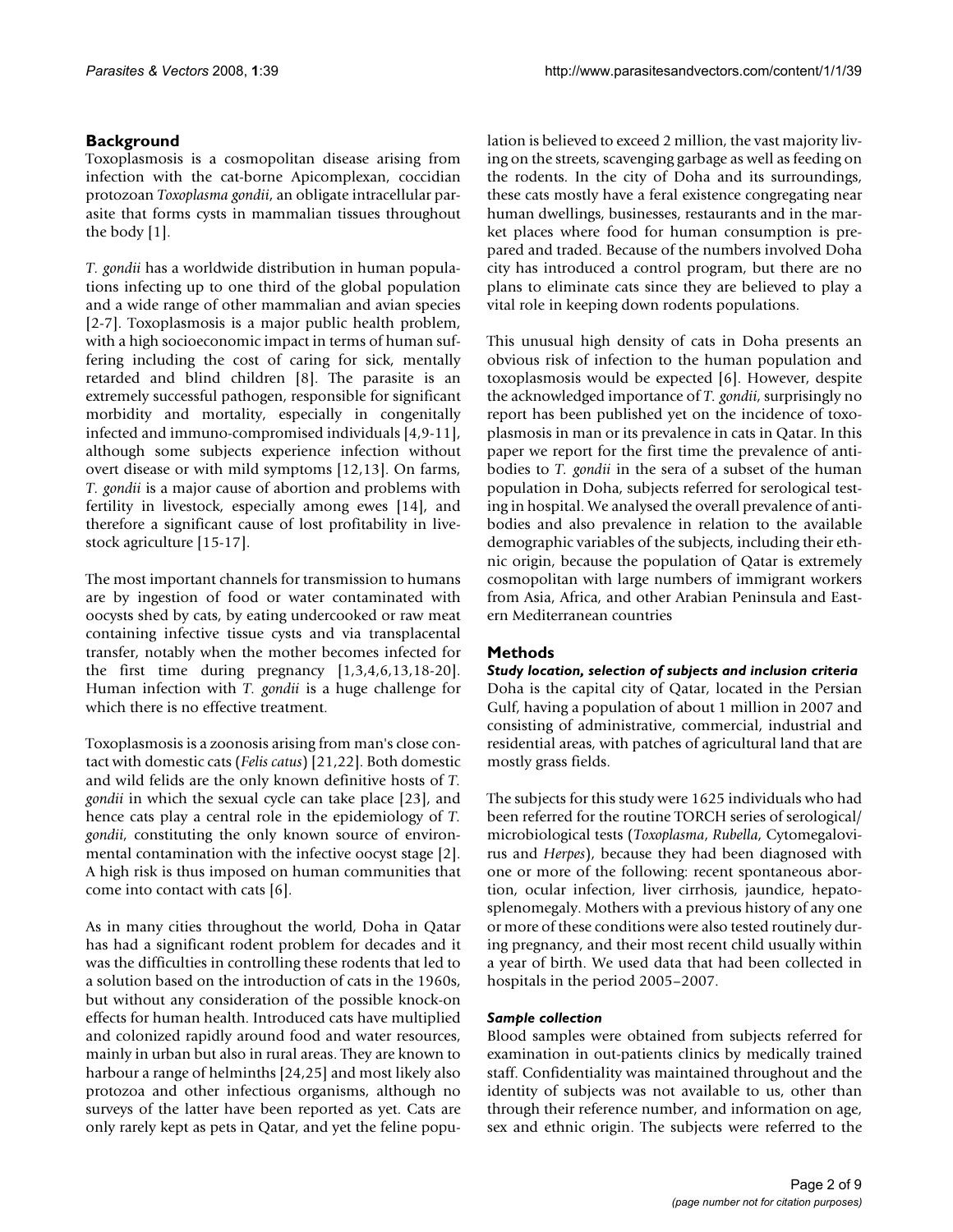phlebotomy unit for whole blood collection (5 ml) by venipuncture in plain tubes. The blood samples were then transported to the Virology laboratory at Hamad Medical Corporation according to hospital arrangements. Blood samples were centrifuged to remove blood cells and stored at +4°C for 48 hours or frozen at -20°C for longer storage. The study was approved by Medical Research Center & Research Committee at Hamad Medical Corporation, Qatar (Research protocol # 8036/08).

#### *Serological testing for toxoplasmosis*

*T. gondii* infections in humans can only be detected by antibody levels and the current analysis is based on the prevalence of *T. gondii* specific IgG (evidence of earlier infection, peaking at 4 months after infection and persisting at low levels for life) and on *T. gondii* specific IgM (evidence of current infection, appearing within 1–2 weeks of infection and subsiding by 6–9 months[7]).

#### *IgG*

We used the commercially available Enzygnost\*Toxoplasmosis/IgG kit from Dade Behring Inc. USA, and followed the manufacturer's instructions. Briefly, all samples, including the *T. gondii* positive (P/N) and negative (N/N) reference samples were first diluted in a ratio of 1:20 using the coloured sample buffer POD (0.3 mol/L Tris/HCl buffer solution) and mixed well. Samples were then added to the Enzygnost\* Toxoplasmosis/IgG test plates together with both positive and negative controls as per instructions. The plates were sealed with foil and incubated at 37°C for 60 mins. Then all the wells were washed four times with the diluted washing solution POD and after completion of the wash cycles, the wells were filled with 100 μl of a 1:50 dilution of anti-human-IgG/POD (enzyme conjugated- Fab fragment of rabbit antibody to human IgG in Conjugate Buffer Microbiol (37 mg of EDTA in a litre of 0.01 mol/L phosphate buffer solution). The plates were sealed with foil and placed immediately into the incubator (37°C for 60 mins.). Next the wells were washed 4 times with diluted washing solution POD (1:20 dilution of Washing Solution POD (Phosphate buffered) with distilled water). After completing the wash cycles, the wells were filled with 100 μl of working chromogen solution (1 ml of Chromogen TMP (tetramethylbenzidine dihydrochloride) with 10 ml of buffer/ Substrate TMB (hydrogen peroxide) and sealed with fresh foil. The plate was incubated immediately at room temperature (15–25°C) for 30 mins, protected from light. Finally 100 μl of stopping solution POD were added to each well and kept at room temperature for 30 mins. Results were quantified in the photometer at 450 nm within 1 hour.

#### *IgM*

IgM antibody levels were quantified using the commercially available Enzygnost\*Toxoplasmosis/IgM assay (Dade Behring, U.S.A), and by following the manufacturer's instructions. Essentially the assay was conducted as for IgG except that a goat antibody to human IgM was used to detect IgM bound to the plates.

#### *Preparation of data for analysis*

All birth dates and dates of examination were recorded meticulously, and the ages of subjects were calculated to the nearest month (for those below 3 years of age) and to the nearest year for those older. Seven age classes were then constructed but these did not span comparable age ranges because we wished to scrutinise particularly carefully prevalence of antibody in children less than one year of age and those from 12 to 24 months old. Other classes were constructed to span young children (2–10 years) and teenagers (11–20 years), and then young (21–29 years), middle aged (30–45 years) and older (>45 years) subjects in the sample.

The subjects or their parents (in the case of young children) in this study came from 41 countries. For the purpose of analysis these were grouped into 4 regions. These were as follows (in parenthesis we give the percentage of total sample for each country of origin, if more than 0.1%):

Arabian Peninsula (Bahrain (0.7%), Kuwait, Oman (0.7%), Qatar (32.4%), Saudi Arabia (1.4%), United Arab Emirates (0.4%) and Yemen (3.1%)).

Africa (Algeria (0.3%), Egypt (11.7%), Eritrea (0.1%), Ethiopia (0.4%), Kenya, Libya (0.1%), Mauritania (0.25%), Morocco (0.5%), Senegal, Somalia (0.7%), S. Africa, Sudan (3.3%), Tunisia (1.0%)).

Eastern Mediterranean area (Jordan (5.5%), Lebanon (1.0%), Palestine (9.8%), Syria (3.0%), Turkey (0.2%)).

Asia (Afghanistan, Bangladesh (1.4%), India (11.3%), Indonesia (1.5%), Iran (1.4%), Iraq (1.3%), Macao, Nepal (2.2%), N. and S. Korea, Malaysia, Pakistan, Philippines (3.0%), Sri Lanka (1.4%), Thailand, Vietnam).

#### *Statistical analysis*

On the basis of the ELISA, subjects were diagnosed as either positive/negative for specific IgG and IgM antibodies to *T. gondii*. Prevalence data (percentage of subjects showing a positive ELISA) are shown with 95% confidence limits, calculated as described by Rohlf & Sokal [26] employing bespoke software. We used a two stage method for the analysis. Firstly the data were analyzed by maximum likelihood on log linear analysis of contingency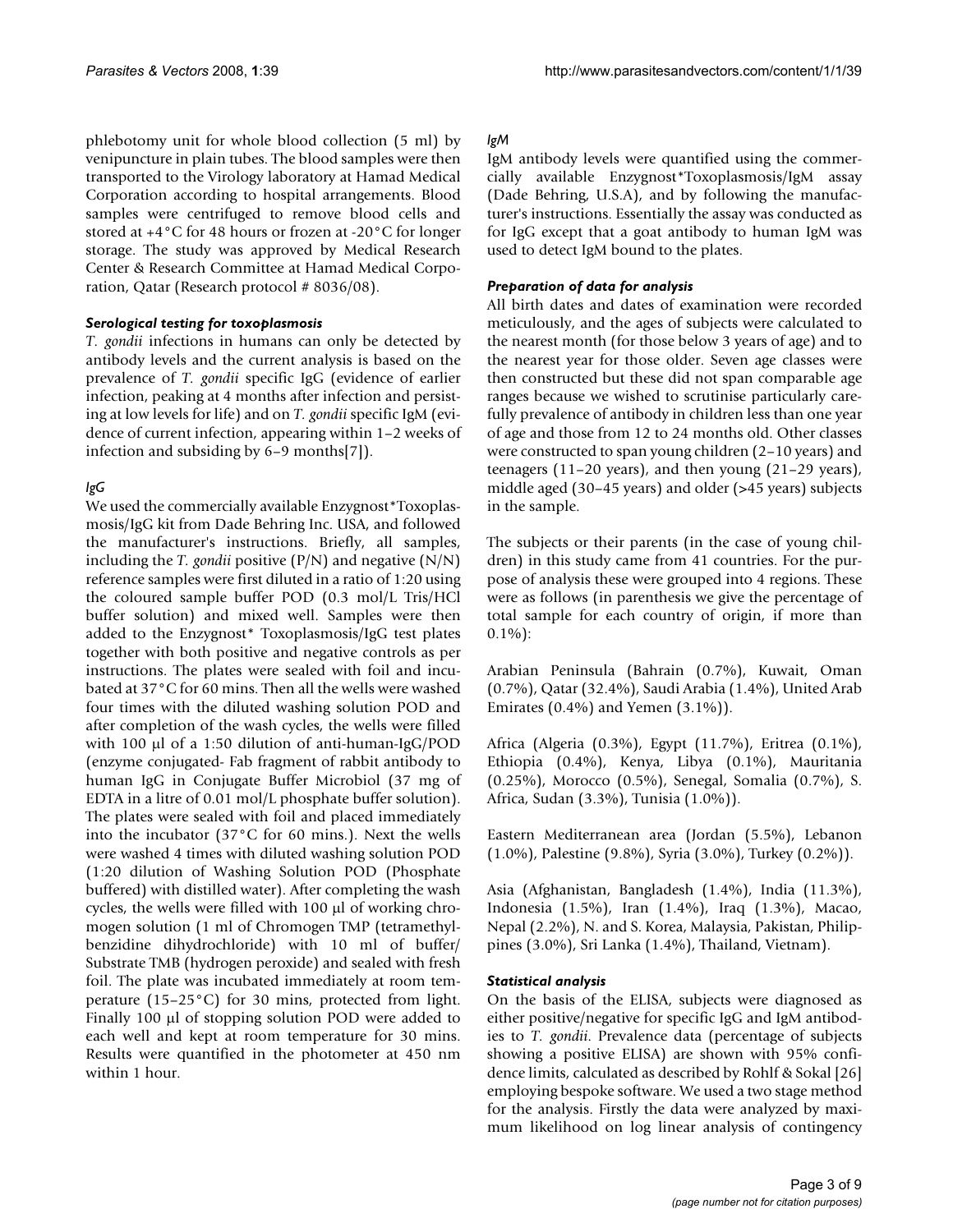tables using the software package SPSS (Version 12.0.1.). Full factorial models incorporated age (7 age classes corresponding to : up to one year, one year, two to 10 years, 11–20, 21–29, 30–45, more than 45 years), sex (2 levels, males and females), ethnic origin (four levels Arabian Peninsula, African, Eastern Mediterranean and Asian) and year of study (3 levels, 2005, 2006, and 2007). Evidence of infection by the ELISA was considered as a binary factor (present/absent of *Toxoplasma* specific antibody). Beginning with the most complex model, involving all possible main effects and interactions, those combinations that did not contribute significantly to explaining variation in the data were eliminated in a stepwise fashion beginning with the highest-level interaction. A minimum sufficient model was then obtained, for which the likelihood ratio of  $\chi^2$  was not significant, indicating that the model was sufficient in explaining the data. The importance of each term (i.e. interactions involving presence/absence of antibody) in the final model was assessed by the probability that its exclusion would alter the model significantly and these values are given in the text.

We also fitted general linear models (GLM) with quasibinomial errors (because there was a disparity between residual degrees of freedom and residual deviance in models fitted with binomial errors) implemented in R version 2.2.1 (R Core Development Team). Full factorial models (with age class, sex, region of origin and year of study, fitted as fixed factors with levels identical to those specified above) that converged satisfactorily were simplified stepwise by deletion of terms beginning with the highest order interaction and were evaluated by comparing models with or without that interaction or main effect. Changes in deviance were interpreted with  $\chi^2$  tests. Minimum sufficient models were then fitted (all significant interactions and main effects + any main effects that featured in interactions) and the process was repeated to obtain values for changes in deviance, test statistics and probabilities.

#### **Results**

#### *Demography of the study population*

The study comprised 1625 subjects (1077 females and 548 males). Table 1 shows the distribution of subjects among the age classes that were constructed for the purpose of analysis of age effects. Although 338 children less than one year old were tested, the numbers of 1 year old children and 2–10 years old were very low by comparison with other age classes. Table 1 also shows the distribution of subjects by region of origin. Most subjects came from countries in the Arabian Peninsula including Qatar itself and its close neighbours, and fewest from the Eastern Mediterranean region, but most categories were sufficiently well represented to enable statistical analysis.

**Table 1: Numbers of subjects enrolled in the study by sex and age class**

|                        | By sex |         | By region of origin <sup>1</sup> |                 |                 |       |       |
|------------------------|--------|---------|----------------------------------|-----------------|-----------------|-------|-------|
| Age class <sup>2</sup> | Males  | Females | I.                               | 2               | 3               | 4     | Total |
| <1 yr                  | 179    | 159     | 168                              | 45              | 30              | 95    | 338   |
| I year                 | 17     | 12      | 4                                | 7               | 6               | 2     | 29    |
| $2 - 10$               | 28     | 35      | 21                               | $\overline{13}$ | П               | 18    | 63    |
| $11 - 20$              | 28     | 61      | 54                               | 10              | $\overline{14}$ | П     | 89    |
| $21 - 29$              | 79     | 340     | 155                              | 92              | 44              | 128   | 419   |
| $30 - 45$              | 134    | 405     | 169                              | 116             | 67              | 187   | 539   |
| >45                    | 83     | 65      | 49                               | 21              | 8               | 70    | 148   |
| <b>Totals</b>          | 548    | 1077    | 630                              | 304             | 180             | 5 I I | 1625  |

1. Region 1 = Arabian Peninsula, 2 = Africa, 3 = Eastern

Mediterranean, 4 = Asia. 2. Age range in each of the age classes used for analysis

#### *Prevalence of IgG antibody responses*

A total of 484 subjects were found to be positive for IgG antibodies, corresponding to 29.8% of the study group. When other factors had been taken into consideration, there was no significant difference between the sexes (males = 27.6%,  $Cl_{95}$  = 24.7 – 30.6% and females = 30.9%,  $Cl_{95} = 31.1 - 37.0%$ , and no significant difference between the three years of the study (2005 = 32.2%,  $Cl_{95}$  $= 29.3 - 35.4\%$ ; 2006  $= 28.6\%$ , Cl<sub>95</sub>  $= 22.8 - 35.0\%$ ; 2007  $= 28.5\%$ , Cl<sub>95</sub>  $= 25.5 - 31.7\%$ ).

Figure 1 presents the distribution of prevalence with *T. gondii* among different age groups (1a) and among subjects from different ethnic regions in 2005–2007 (1b). Analysis revealed a significant interaction between age and region of origin (region of origin\*age class\* presence of IgG,  $\chi^2_{18}$  = 34.9, *P* = 0.01) and these data are illustrated in Fig. 1c. The prevalence of positives among the newborn children was 21.9% but then dropped markedly to the lowest values in the one year old children despite the smaller sample size of this age class (only 1 positive from 29 subjects). Prevalence then climbed steadily with each subsequent age class, peaking among the oldest subject (>45 years old) at 41.2%. When the age classes were pooled, the highest prevalence of positives was among subjects with an African origin (Fig. 1b, 40.1%) and lowest among those from Arabian Peninsula countries (Fig. 1b, 25.0%). Figure 1c shows that positives were detected in the youngest age class in all four groups, and that in all four groups positives were rare in the age classes spanning 1 to 10 years. In all four groups positives were then seen with increasing frequency as subjects aged, except for a dip in the 21–29 year age class among subjects of an Eastern Mediterranean origin. The lowest percentage of positives was seen among middle aged and older subjects from Asia. Thus, although the age-prevalence pattern was clearly evident and generally similar in all four groups, it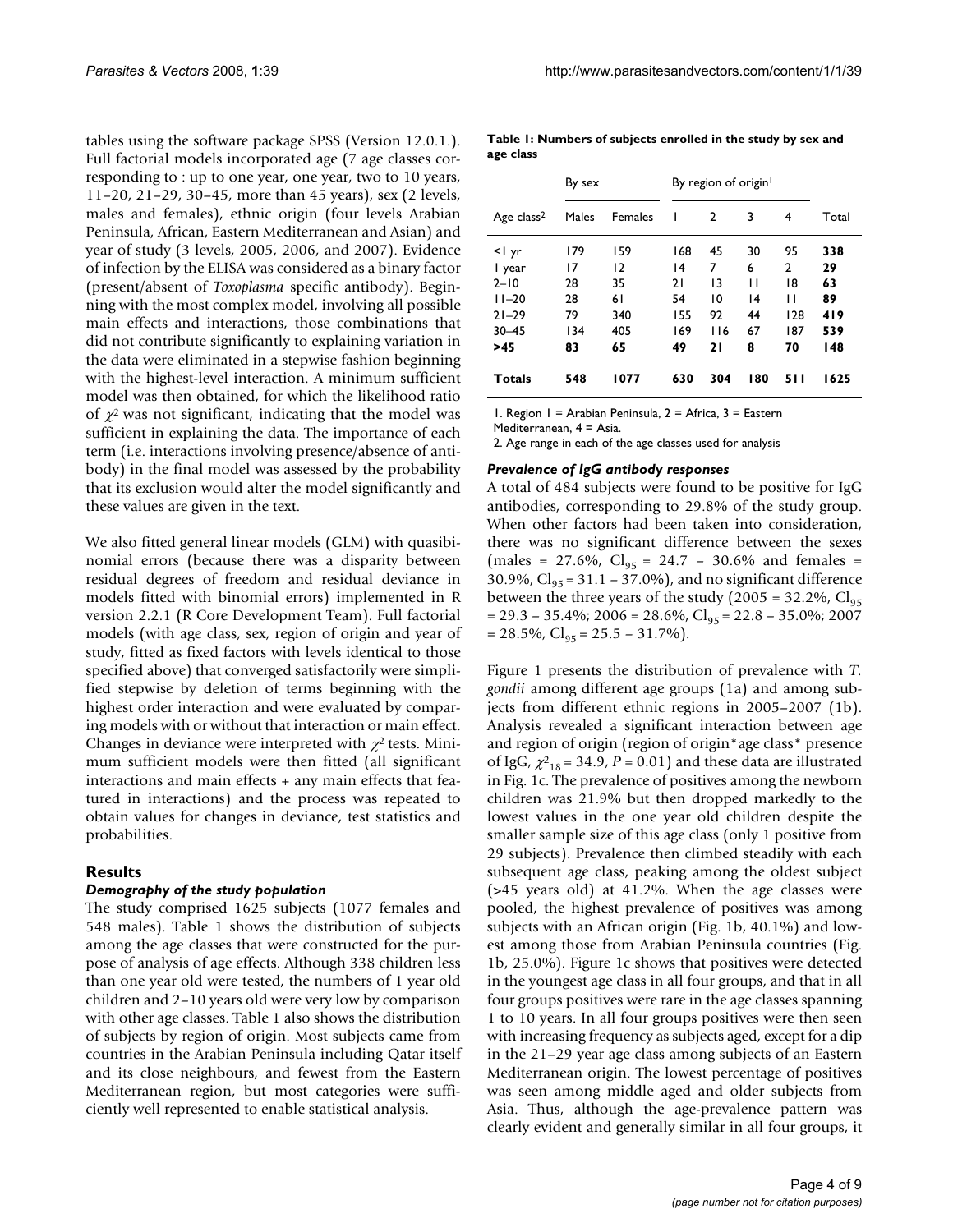

#### Figure 1

**Seroprevalence of anti** *Toxoplasma gondii* **IgG antibodies in subjects in Qatar**. A. By age class. The number of subject in each age class in the order as shown on the abscissa (from age class <1 through to age class >45) was 338, 29, 63, 419, 539 and 148 respectively. The total sample size was 1625. B. By region of origin. The number of subjects of each ethnic origin was as follows Arabian Peninsula = 630, Africa = 304, Eastern Mediterranean = 180 and Asia = 511. C. By age class and region of origin.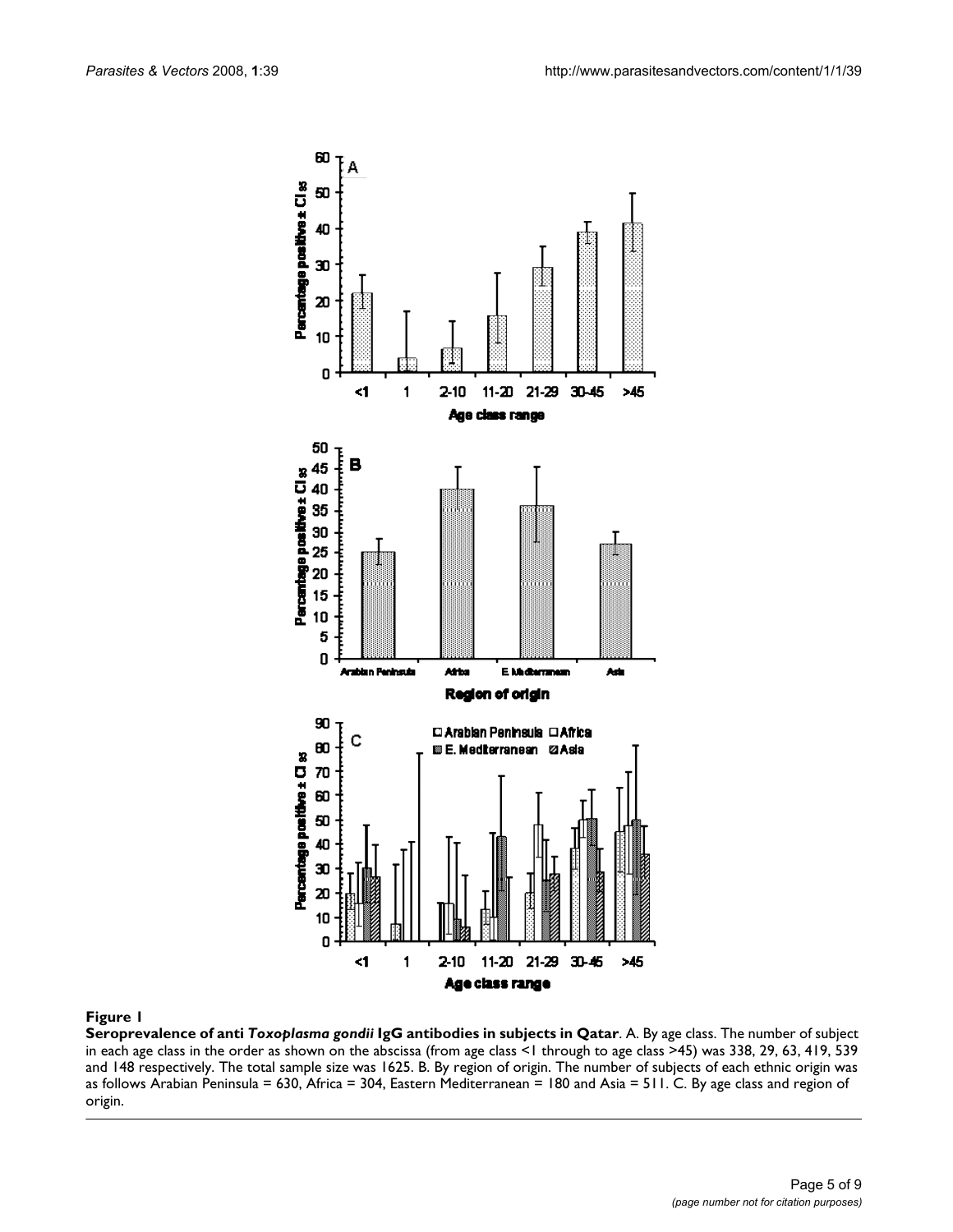nevertheless showed some variation between subjects of different ethnic origin.

Analysis by R, fitting a GLM with a quasibinomial error structure, confirmed the highly significant main effects of age (change in deviance = 84.45, *P* < 0.0001, for 6 df) and region (change in deviance = 27.03, *P* < 0.0001, for 3 df), and the 2-way interaction between age and region (change in deviance =  $34.85$ ,  $P = 0.01$ , for 18 df, residual degrees of freedom  $= 1615$ ).

#### *Prevalence of IgM antibody responses*

IgM antibody was detected less frequently than IgG with a total of 94 subjects giving a positive ELISA (5.8%). With other factors taken into consideration, there was no significant change in the prevalence of positive subjects across the three years of the study despite an apparent downward trend across the period (2005 = 7.4%,  $Cl_{95}$  = 5.8 -9.4%;  $2006 = 5.6\%$ ,  $Cl_{95} = 3.1 - 9.6\%$ ;  $2007 = 4.4\%$ ,  $Cl_{95} = 3.1 -$ 6.1%), representing a drop of 3%.

Figure 2 shows the epidemiological correlates of *T. gondii* infection in men and women, among different age group and from different ethnic origins. Analysis by maximum likelihood revealed a simple minimum sufficient model with just three main effects. Thus prevalence of subjects with IgM for *T. gondii*, varied independently in relation to ethnic origin (region of origin\* presence of IgM,  $\chi^2$ <sub>3</sub> = 31.1,  $P < 0.001$ ) and age (age class\* presence of IgM,  $\chi^2_{6}$  $= 77.5$ ,  $P < 0.001$ ). The strongest effect was that of age. No *T. gondii* specific IgM was detected in any children in the first three age classes (>1, 1 and 2–10 years old). In fact



#### Figure 2

**Seroprevalence of anti** *Toxoplasma gondii* **IgM antibodies in subjects in Qatar**. A. By age class in the whole study population (*n* = 1625). B. By age class and host sex in the 4 older age classes (11+ years old; *n* = 1195). C. By different regions of origin in the whole dataset (*n* = 1625). D. By regions of origin but confined to the 4 older age classes (10+ years, *n* = 1195).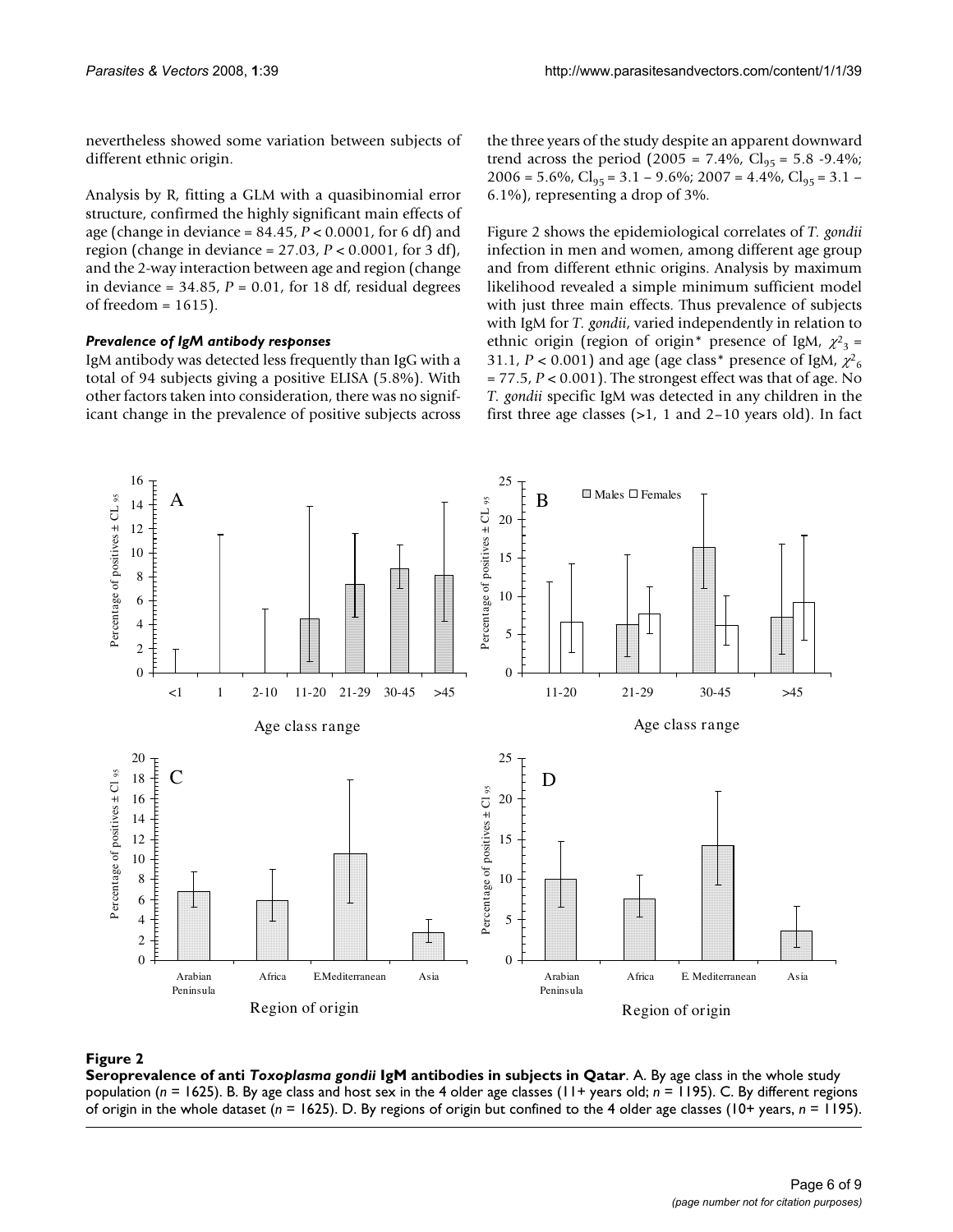the youngest subject with antibodies of this class was aged 19 years. Prevalence then plateaued at 7–9% among subjects over 20 years of age. Subjects from the Eastern Mediterranean region exhibited the highest prevalence of IgM (10.6%) and those from Asia the lowest (2.7%). With age class and region of origin taken into consideration, there was also a significantly higher prevalence of IgM among male subjects (sex<sup>\*</sup> IgM,  $\chi^2_{1}$  = 10.5, *P* = 0.001), although this was not clearly reflected in the means and confidence limits extracted from the pooled data-set (males = 6.0%,  $Cl_{95} = 4.5 - 7.9\%$  and females = 5.7%,  $Cl_{95} = 5.6 - 8.8\%$ ). However, it was clearly evident when prevalence of specific IgM was calculated for subjects older than 10 years of age (males = 10.2%,  $Cl_{95} = 7.1 - 14.1$ %; females = 7.0%,  $Cl_{95} = 5.0 - 9.5\%$ ), among whom all the positives were found.

Since no IgM was detected in the three youngest age classes, comprising 430 subjects, the data were re-analysed excluding these groups. This yielded a significant sex\*age\*presence of IgM interaction  $(\chi^2$ <sub>3</sub> = 20.4, P = 0.0001) which is illustrated in Fig. 2B. In the youngest age class (11–20 years old) no males were positive, whereas prevalence was 6.6% among females. In the 30–45 year age class prevalence of specific IgM was more than twice as high in males compared with females (16.4 versus 6.2%). Figure 2D shows the prevalence of specific IgM antibodies among subjects from the four regions of origin but confined to the four older age classes, and the pattern is much the same as when the whole data-set was analyzed (Fig. 2C).

Analysis of the whole data-set by R, fitting a GLM with a quasibinomial error structure, confirmed the highly significant main effects of region of origin (change in deviance =  $31.1$ ,  $P < 0.0001$  for  $3 \text{ df}$ ), age (change in deviance = 77.5, *P* < 0.0001, for 6 df) and sex (change in deviance = 10.5, *P* < 0.0002, for 1 df), and identified also a 2-way interaction between age and sex (change in deviance = 11.9,  $P = 0.02$ , for 6 df, residual degrees of freedom = 1614).

#### **Discussion**

The results of this study, based on serological tests, confirmed our expectation that toxoplasmosis is indeed endemic in Qatar and that a substantial proportion of the referred patients showed evidence of earlier infection (IgG), whilst fewer had evidence of current infection (IgM). Recent infections were detected only in subjects who were 19 years old and older, and stabilised at 7–9% in all the older age classes, indicating that in Doha adults of all ages were becoming infected with *T. gondii* for the first time. The rising prevalence of IgG positive subjects with increasing age also confirmed that infections were occurring in all age classes throughout adult life.

The study group comprised subjects that had been referred for the TORCH series of serological/microbiological tests as explained earlier, and for this reason they cannot be considered as a random selection of the population in the country. Nevertheless, since there are no other data in the public domain on toxoplasmosis in Qatar, we considered it worthwhile to analyse the trends in prevalence among this selected group, as a first step in a longer-term investigation of the role of feral cats in the transmission of toxoplasmosis among the human population in Qatar and the associated risks to human health.

The prevalence and risk factors for the transmission of *T. gondii* vary substantially between countries and geographic regions. Toxoplasmosis is known to be present in the Middle East with reports of infections in cats and/or people in Egypt [\[27](#page-8-2),[28](#page-8-3)], Jordan [29], Jerusalem [30], Lebanon [[31](#page-8-4)], Saudi Arabia [\[32](#page-8-5)-34] and Iran [35,36]. It has been reported as particularly high among a randomly selected proportion of the population of Kuwait [37].

In this study IgG antibodies to *T. gondii* were found to be five times more common than IgM antibodies (29.8% versus 5.8% in the study group). Clearly the overall prevalence of IgG antibodies, reflecting earlier infection with *T. gondii*, among these referred subjects indicated that between 1 in 3 and 1 in 4 had experienced earlier infection, and these values are broadly in line with reports from other countries [38]. However, the changes of prevalence of IgG positive samples across age groups revealed a more complex story. Almost a quarter of children less than one year old had IgG antibodies and these were most likely acquired from their mothers by transplacental transfer [39]. By one year of age the prevalence rate had dropped to below 5%, presumably through catabolism of passively transferred antibodies, supporting the idea that higher prevalence among younger children reflected acquired maternal antibodies rather than active infection. Prevalence then increased markedly with each successive age class as reported previously in other studies [40], peaking in the older subjects at over 40%. This rising trend with age, reflects the continuing risk of infection throughout adult life and arises from the cumulative risk of exposure and infection with age in an environment where transmission is encouraged by the high density of feral cats.

Interestingly the age related trend in prevalence of IgG antibodies in the combined study group, was also seen in each of the four groups representing countries of origin of the patients referred for examination. In each regional group prevalence of IgG was higher among children less than one year of age compared to those one year old, and in each region prevalence rose with increasing age despite some of the minor perturbations that generated the statis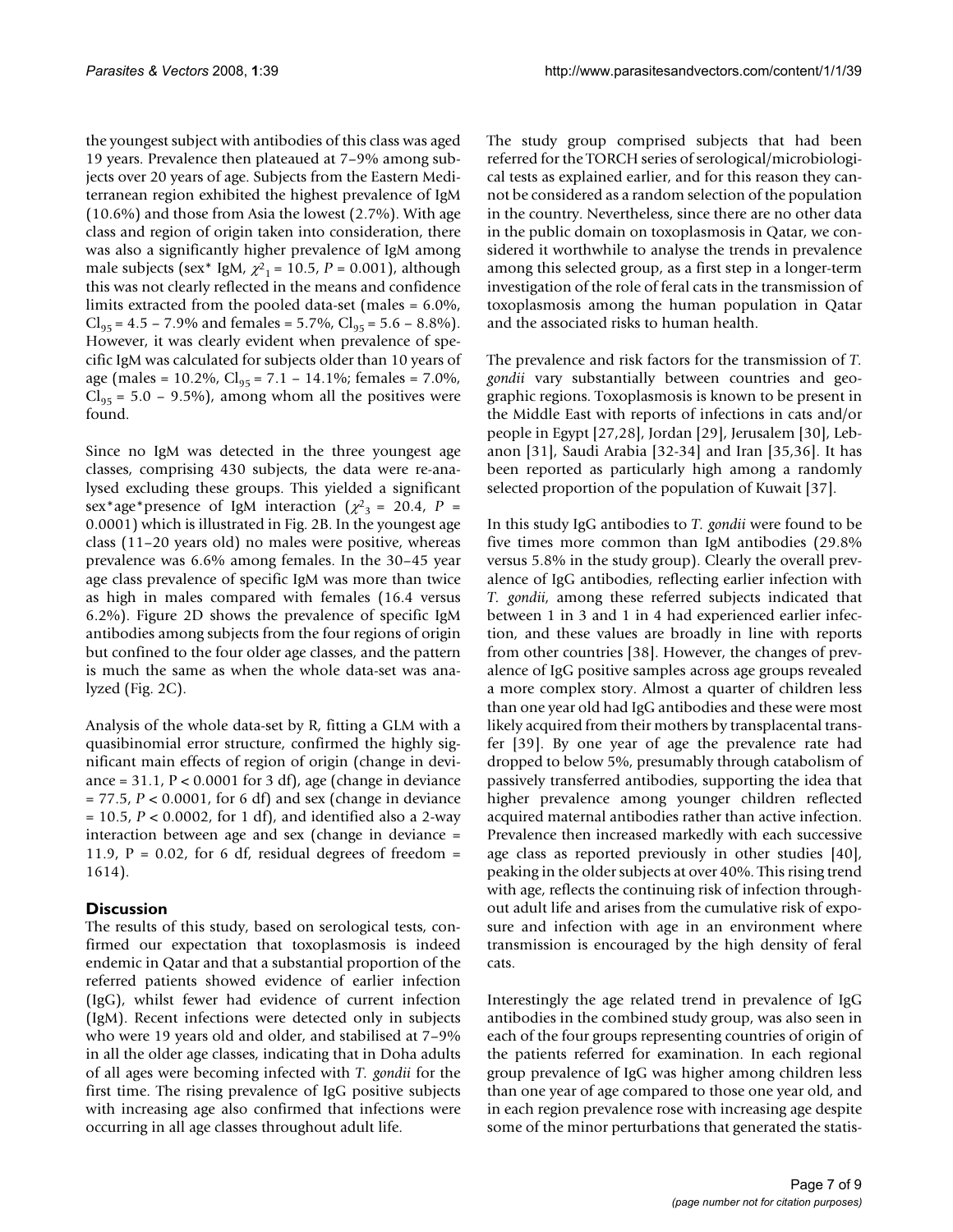tical interaction between region of origin and age. The overall trend in each regional group was similar, indicating that there is ongoing and repeated exposure to *T. gondii* in all groups.

IgM antibodies are considered to reflect active current/ recent infection [7], and not surprisingly, prevalence rates were lower. The absence of IgM antibodies in children less than 2 years of age is consistent with the observation that this class is not transferred across the placenta [39], and with the interpretation of the IgG antibodies as being derived from the maternal circulation in the youngest individuals. In fact the youngest subject with IgM antibodies was 19 years old. These current/recent infections, as reflected in the prevalence of IgM positives, plateaued at about 7–9% among the older patients, and since IgM antibody concentrations normally decline within a year of infection [7], these results indicate that the risk of infection was very similar for each age class over 21 years of age. There was just the one interesting exception among 30–45 year old males among whom active infections were detected in over 16% of subjects. We cannot offer an explanation of this finding.

Although Qataris represented the largest group in this study, they comprised only 32.4% of the subjects for this study, and were least likely to show evidence of earlier infection (data not shown). The remainder were subjects from 40 additional countries of which the next most prominent nationality were Egyptians. Subjects from African countries were more likely to show a positive IgG test, whereas active/recent infections (IgM) were more common among those of Eastern Mediterranean origin, but despite the statistically valid differences between these groups, the differences in prevalence rates were actually not marked (7% difference for IgM and 15% difference for IgG, between the group with the highest and lowest in each case). Considerably greater disparities in prevalence between different geographical regions have been reported previously by others [38]. It was also of interest that after the influence of age, sex and region of origin had been taken into account, there was no change in prevalence rates across the three years of the study, and this contrasts with reports that the prevalence of toxoplasmosis has been steadily falling in recent decades in some countries [41-43].

Although our data cannot be considered to reflect prevalence rates throughout the entire population, they provide the first quantitative data on toxoplasmosis in the human community in the country, albeit a subset of that community that was referred for testing. Despite the rather select group of subjects in this study, our data clearly show that *T. gondii* infections are not rare among the inhabitants of Doha, and are likely perpetuated by the feral cat population [6]. At this stage we cannot link the prevalence of infections to spontaneous abortions and other known consequences of infection with this parasite [12], and therefore cannot assess comprehensively the full risk of *Toxoplasma* related pathologies in the local community but we have already begun to collect relevant data to enable such analyses to be conducted in the future. Because cats are still valued for their vital role in keeping down rodent populations in Doha city, there are no current plans to eliminate them. Since the principal source of infection is not likely to be removed in the near future, people, but especially immunocompromised individuals and pregnant women, should be made aware of the routes of transmission and encouraged to observe high standards of hygiene, especially after contact with cats, soil and before meals.

To conclude, our study has emphasised the unique epidemiological situation in Qatar where cats outnumber humans by two to one. Our study confirms for the first time the presence of anti-*T. gondii* specific antibodies in human populations in Qatar. Since cats are key to the transmission of *T. gondii*, more extensive epidemiological studies are warranted to assess the extent to which feral cats actually harbour current infections and to evaluate comprehensively the risk of transmission to other vertebrates, including humans. The full picture will only emerge after further studies with a broader remit are conducted in the country, covering a wider range of inhabitants, the meat industry, and environmental contamination. Such studies have already been initiated.

#### **Competing interests**

The authors declare that they have no competing interests.

#### **Authors' contributions**

MAAM conceived the study, collected the data, and wrote the paper. NAM participated in the serological tests and helped in data collection. JMB analysed the data and wrote the paper.

#### **Acknowledgements**

This publication was made possible by a grant from the Office of Academic Research at Qatar University and Undergraduate Research Experience Program (UREP) at Qatar National Research Fund (QNRF). Its contents are solely the responsibility of the authors and do not necessarily represent the official views of Qatar University and QNRF. The study was approved by the Medical Research Center & Research Committee at Hamad Medical Cooperation, Qatar. The authors thank Jihad Saif & Naila Alnama for technical assistant throughout their graduation project, to all staff in Virology/ Molecular Biology Laboratory at HMC for data collection and Dr. Hany Elsheikha for constructive suggestions which improved the ms.

#### **References**

1. Dumètre A, Dardé M-L: **How to detect** *Toxoplasma gondii* **[in](http://www.ncbi.nlm.nih.gov/entrez/query.fcgi?cmd=Retrieve&db=PubMed&dopt=Abstract&list_uids=14638417) [environmental samples?](http://www.ncbi.nlm.nih.gov/entrez/query.fcgi?cmd=Retrieve&db=PubMed&dopt=Abstract&list_uids=14638417)** *FEMS Microbiol Rev* 2003, **27:**651-661.